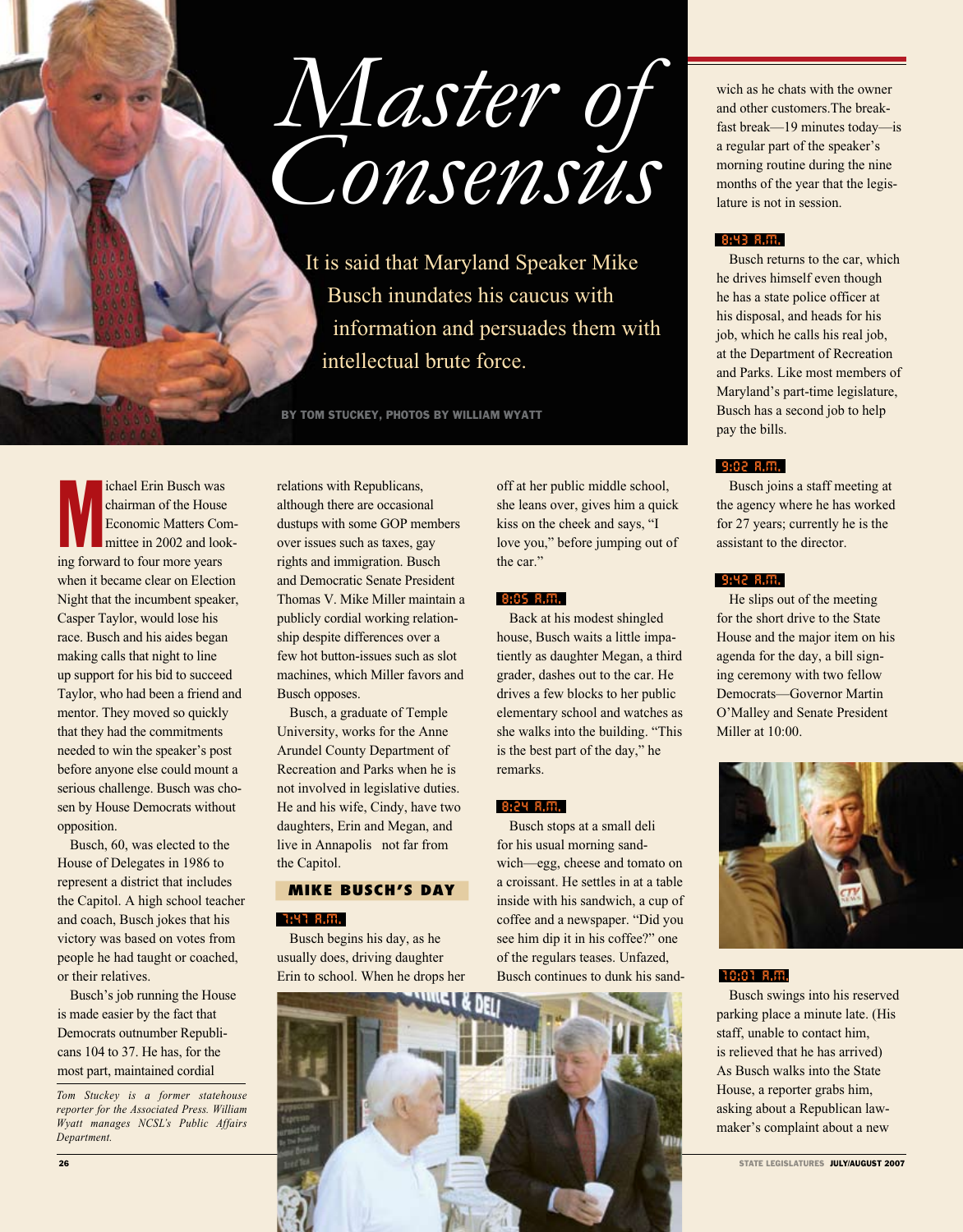Spanish language service planned by Maryland Public Television. Busch is probably the most accessible major public figure in Maryland and rarely fails to answer a question at length.

#### 10:05 A.M.

Busch reaches the ceremonial room on the second floor of the State House for a bill signing that won't start for several more minutes. He is collared by Delegate Curt Anderson, who is collecting money to take about 300 boys and girls to Cooperstown, N.Y., for Cal Ripken's induction into



the Baseball Hall of Fame. When the bill signing ceremony starts, O'Malley offers Miller and Busch a chance to speak. Miller demurs. Busch talks briefly, praising the legislature for passing a state living wage law, the first of its kind in the nation. Busch, Miller and



the governor spend more than an hour signing 203 bills passed by the 2007 General Assembly.

#### 11:43 A.M.

When the ceremony finally ends, Busch walks down a flight of stairs on the way to his office but stops when he sees a group of elementary students peering through the door into the House of Delegates chamber. Busch invites them in, seats them in chairs normally used by members and gives an impromptu lecture on state government. "I always love to talk to the kids. I'm an old history teacher," he explains.

#### 11:52 A.M.

Busch meets privately with Delegate Nancy King. After the meeting, Busch goes over his schedule, signs citations and letters, and talks to his staff about invitations to future events. Busch goes over emails that have been printed out by his staff. There is



a notebook computer on his desk, but he doesn't even turn it on during the almost four hours he will be in the office. Asked why he doesn't make more use of electronic devices, he says: "I have good staff. I call people on the phone." He is also wary about the potential use of the public information law to access electronic records that would open up his family to public scrutiny.

#### 12:35 P.M.

 Busch gives an interview to a reporter for his local newspaper, then meets with Steve Carr, community liaison with the State Highway Administration. Carr has come to talk about community outreach, but he is a local political activist, and the two men spend most of their time chatting about Annapolis city politics.

#### 1:20 P.M.

Busch takes a brief break for lunch—tuna salad on lettuce with crackers and a Pepsi. But he's a Coke drinker, and he kids his staff about running out of his favorite drink.

#### 1:35 P.M.

 Busch begins a light afternoon schedule with a meeting arranged by Nick Manis, a lobbyist who played high school basketball for Busch. Manis brings in representatives from a computer-learning company based in Texas who are talking to Maryland schools about using their products. They don't ask for any favors, but spend about 15 minutes talking to Busch about their learning programs and how they can help improve student performance.

#### 3:05 P.M.

Busch meets with William Dabbs, his doctor, who has asked for an appointment to exchange

ideas about problems facing health care providers. Health care is one of the speaker's favorite topics, and the two men spend about 20 minutes talking about what the state can do to improve the system and help doctors.

#### 3:35 P.M.

Busch walks two blocks to a Senate office building where there is a small gym with exercise machines and treadmills. He



spends more than half an hour lifting weights while watching a poker tournament on TV.

#### 4:20 P.M.

Busch leaves the gym for the walk back to his car and then the short drive home, where a state trooper will drive him to the final event of the day, a speech on global warming by former Vice President Al Gore at the University of Maryland at Baltimore County. Before the speech, Busch and his wife, Cindy, attend a reception and dinner for Gore given by university officials. $\mathbf{m}$